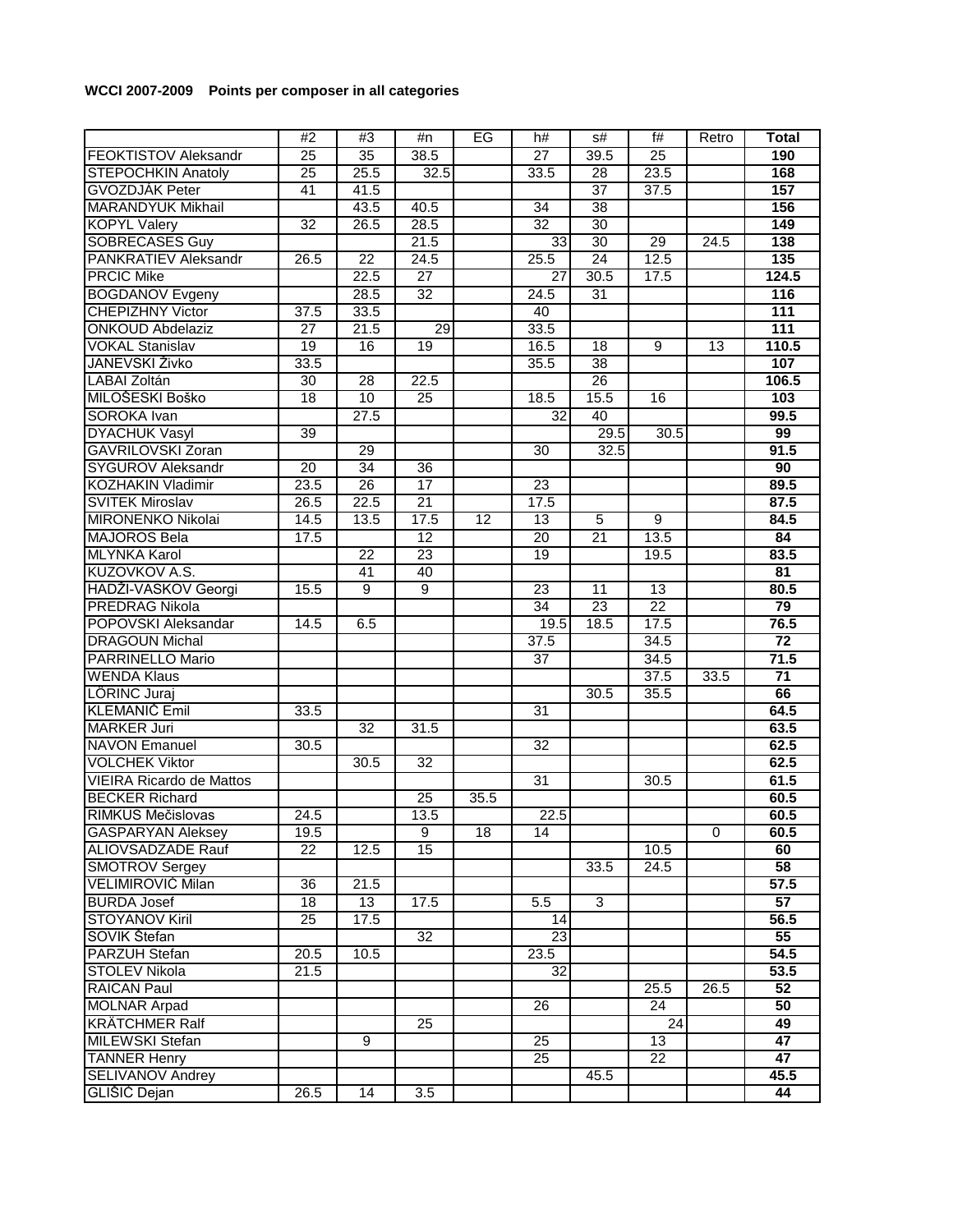| <b>GAROFALO Antonio</b>                  |                 |                 |                 |      | 20.5            |      |                | 21.5            | 42              |
|------------------------------------------|-----------------|-----------------|-----------------|------|-----------------|------|----------------|-----------------|-----------------|
| KOVAČEVIĆ Marjan                         | 42              |                 |                 |      |                 |      |                |                 | 42              |
| <b>ZUK Aleksandr</b>                     | 9               | 12              | 4.5             |      | 13              | 1.5  | $\overline{2}$ |                 | 42              |
| <b>BAIBIKOV Dmitrij</b>                  |                 |                 |                 |      |                 |      |                | $\overline{41}$ | 41              |
| <b>PETKOV Petko</b>                      |                 |                 |                 |      |                 |      | 40.5           |                 | 40.5            |
| PERVAKOV Oleg                            |                 |                 |                 | 40   |                 |      |                |                 | 40              |
| <b>SEMENENKO Aleksandr</b>               |                 |                 |                 |      | 40              |      |                |                 | 40              |
| <b>DIDUKH Sergiy</b>                     |                 |                 |                 | 39.5 |                 |      |                |                 | 39.5            |
| <b>MAKARONEZ Leonid</b>                  |                 | 21.5            | 18              |      |                 |      |                |                 | 39.5            |
| <b>LINSS Torsten</b>                     |                 |                 |                 |      |                 | 39   |                |                 | 39              |
| <b>AZHUSIN Aleksandr</b>                 |                 |                 |                 |      |                 | 38.5 |                |                 | 38.5            |
| <b>BAZLOV Yuri</b>                       |                 |                 |                 | 38.5 |                 |      |                |                 | 38.5            |
| <b>GUROV Valery</b>                      |                 |                 |                 |      | 38.5            |      |                |                 | 38.5            |
| <b>TAR Gabor</b>                         |                 |                 |                 |      | 18.5            |      | 20             |                 | 38.5            |
| <b>RICHTER Frank</b>                     |                 |                 |                 |      |                 | 38   |                |                 | 38              |
| <b>ABDURAHMANOVIĆ Fadil</b>              |                 |                 |                 |      | 37.5            |      |                |                 | 37.5            |
| <b>JUOZENAS Ramutis</b>                  |                 | $\overline{15}$ | $\overline{22}$ |      |                 |      |                |                 | 37              |
| <b>SHANSHIN Valery</b>                   | 37              |                 |                 |      |                 |      |                |                 | 37              |
| <b>SLESARENKO Anatoly</b>                | $\overline{37}$ |                 |                 |      |                 |      |                |                 | $\overline{37}$ |
| <b>SOCHNIEV Aleksey</b>                  |                 |                 |                 | 37   |                 |      |                |                 | 37              |
| <b>GURGENIDZE David</b>                  |                 |                 |                 | 36.5 |                 |      |                |                 | 36.5            |
| <b>JONES Christopher</b>                 |                 |                 |                 |      | 36.5            |      |                |                 | 36.5            |
| <b>BRUCH Wieland</b>                     | 36              |                 |                 |      |                 |      |                |                 | 36              |
| CSÁK János                               |                 |                 |                 |      | 36              |      |                |                 | 36              |
| <b>KOZIURA Gennady</b>                   |                 |                 |                 |      |                 | 36   |                |                 | 36              |
| PETROVIĆ Dragan Lj.                      |                 |                 |                 |      |                 |      |                | 36              | 36              |
| <b>AGAPOV</b> Igor                       |                 | 35.5            |                 |      |                 |      |                |                 | 35.5            |
| <b>DUPONT Nicolas</b>                    |                 |                 |                 |      |                 |      |                | 35.5            | 35.5            |
| LE GLEUHER Tierry                        |                 |                 |                 |      |                 |      |                | 35.5            | 35.5            |
| <b>GADJANSKI Borislav</b>                |                 |                 |                 |      | 35              |      |                |                 | 35              |
| <b>PACHL Franz</b>                       |                 |                 |                 |      |                 |      | 35             |                 | 35              |
| PILCHENKO Vyacheslav                     | 34.5            |                 |                 |      |                 |      |                |                 | 34.5            |
| <b>IWANOW Eugeniusz</b>                  |                 |                 |                 |      |                 | 34   |                |                 | 34              |
| <b>KOLESNIK Nikolai</b>                  |                 |                 |                 |      | 34              |      |                |                 | 34              |
| <b>RICE John</b>                         | 33.5            |                 |                 |      |                 |      |                |                 | 33.5            |
| <b>SURKOV Ruslan</b>                     | 33.5            |                 |                 |      |                 |      |                |                 | 33.5            |
| MLADENOVIĆ Miodrag                       |                 | 33              |                 |      |                 |      |                |                 | 33              |
| <b>GOCKEL Hubert</b>                     |                 |                 |                 |      |                 |      | 32.5           |                 | 32.5            |
| <b>GROLMAN Lev</b>                       |                 |                 |                 |      |                 |      | 32.5           |                 | 32.5            |
| <b>GUIDA Marko</b>                       | 32.5            |                 |                 |      |                 |      |                |                 | 32.5            |
| <b>OSINTSEV Sergey</b>                   |                 |                 |                 | 32   |                 |      |                |                 | 32              |
| <b>SIMONI Francesco</b>                  |                 |                 |                 |      | 32              |      |                |                 | 32              |
| <b>BAIER Silvio</b>                      |                 |                 |                 |      |                 |      |                | 31.5            | 31.5            |
|                                          |                 | 8               |                 | 23.5 |                 |      |                |                 | 31.5            |
| <b>JASIK Andrzej</b><br>MEDINTSEV Vitaly |                 |                 |                 |      | 31.5            |      |                |                 | 31.5            |
| PETRAŠINOVIĆ Petrašin                    |                 | 13.5            | 18              |      |                 |      |                |                 | 31.5            |
| <b>POPOV Grigory</b>                     |                 |                 | 31.5            |      |                 |      |                |                 | 31.5            |
| <b>WITZTUM Menachem</b>                  |                 |                 |                 |      | 31.5            |      |                |                 | 31.5            |
| <b>KIRCHNER Imre</b>                     |                 |                 |                 |      |                 |      | 31             |                 | 31              |
| <b>LAMBA Stelian</b>                     | 16              |                 |                 |      | 15              |      |                |                 | 31              |
| <b>BAKHAREV A.</b>                       |                 | 30.5            |                 |      |                 |      |                |                 | 30.5            |
| <b>HUBER Eric</b>                        |                 |                 |                 |      |                 |      | 30             |                 | 30              |
| <b>SHEDEY Sergey</b>                     | 30              |                 |                 |      |                 |      |                |                 | 30              |
| <b>TRITTEN Pierre</b>                    |                 |                 |                 |      | 30              |      |                |                 | 30              |
| <b>MIHAJLOSKI Zlatko</b>                 |                 |                 |                 |      | $\overline{29}$ |      |                |                 | 29              |
| <b>VLASENKO Valery</b>                   |                 |                 |                 | 29   |                 |      |                |                 | 29              |
| <b>ZAITSEV Viktor</b>                    |                 |                 |                 |      | 29              |      |                |                 | 29              |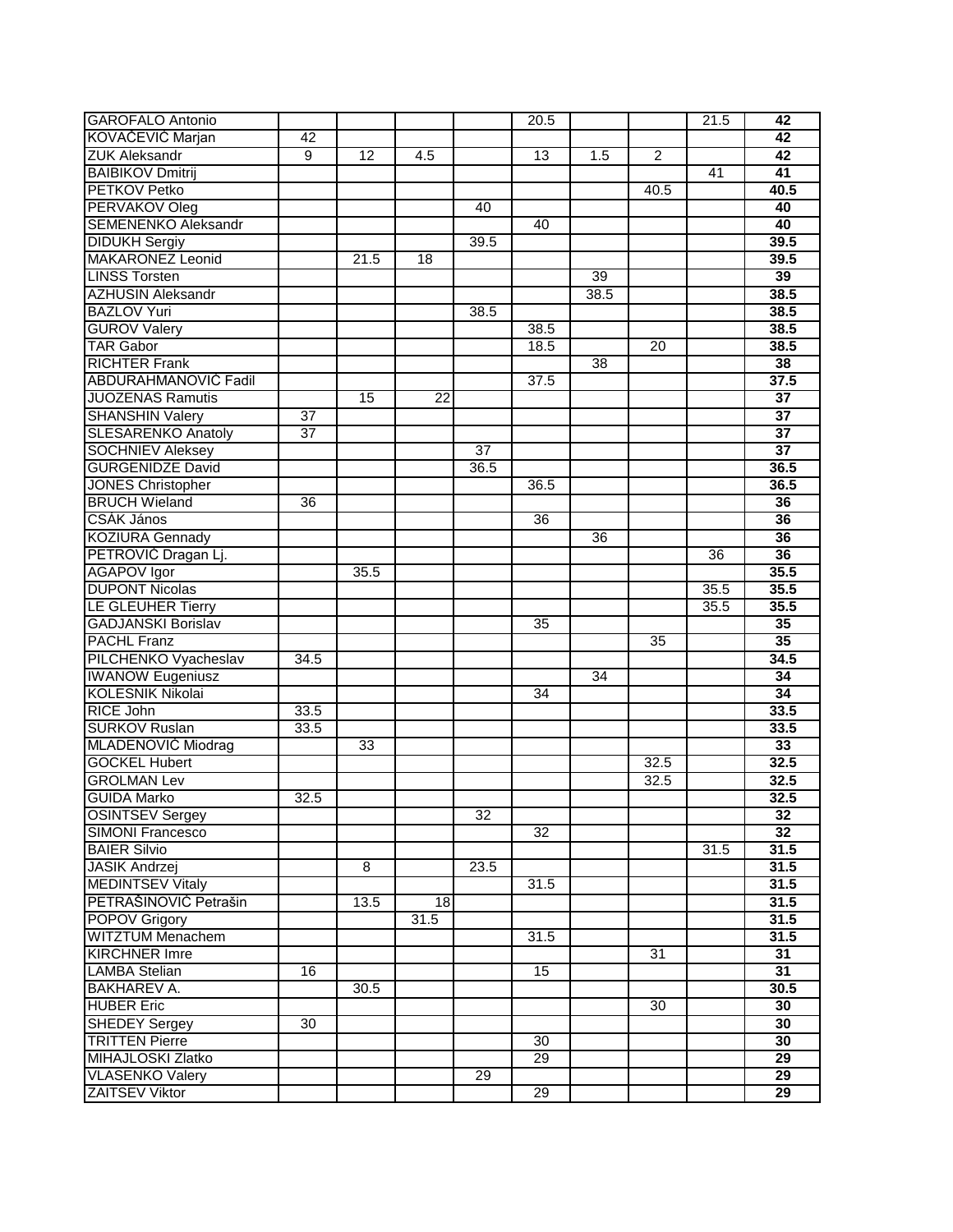| <b>AFEK Yochanan</b>        |      |     |                 | 28.5 |                 |      |                 |      | 28.5              |
|-----------------------------|------|-----|-----------------|------|-----------------|------|-----------------|------|-------------------|
| KOTÉŠOVEC Vaclav            |      |     |                 |      |                 |      | 28.5            |      | 28.5              |
| SALAI Jr. Ladislav          |      |     |                 | 28.5 |                 |      |                 |      | 28.5              |
| <b>VINOKUROV Vadim</b>      |      |     |                 |      | 28.5            |      |                 |      | 28.5              |
| <b>KARAMANITS Anatoly</b>   |      |     |                 |      | $\overline{28}$ |      |                 |      | 28                |
| <b>REEVES Christopher</b>   | 28   |     |                 |      |                 |      |                 |      | 28                |
| <b>TROMMLER Sven</b>        |      |     |                 |      |                 |      | 28              |      | 28                |
| <b>ALIEV Ilham</b>          |      |     |                 | 27.5 |                 |      |                 |      | 27.5              |
| <b>EILAZYAN Eduard</b>      |      |     |                 | 27.5 |                 |      |                 |      | 27.5              |
| <b>GREAFRATH Bernd</b>      |      |     |                 |      |                 |      |                 | 27.5 | 27.5              |
| <b>KOSTADINOV Diyan</b>     |      |     |                 |      |                 | 27.5 |                 |      | $\overline{27.5}$ |
| DUCAH Ján                   |      |     |                 |      |                 |      | $\overline{27}$ |      | 27                |
| <b>KOVALENKO Vitaly</b>     |      |     | $\overline{27}$ |      |                 |      |                 |      | 27                |
| <b>SHIFRIN Semion</b>       |      |     |                 |      |                 |      | $\overline{27}$ |      | $\overline{27}$   |
| <b>MURASHEV Pavel</b>       | 26.5 |     |                 |      |                 |      |                 |      | 26.5              |
| SMOLJANOVIĆ Mihailo         | 12.5 | 14  |                 |      |                 |      |                 |      | 26.5              |
| <b>STÚÑ Jaroslav</b>        |      |     |                 |      | 5.5             |      | 21              |      | 26.5              |
| <b>BEINE Arnold</b>         |      |     |                 |      |                 |      | 26              |      | $\overline{26}$   |
| <b>KAPUSTIN Fedir</b>       | 26   |     |                 |      |                 |      |                 |      | $\overline{26}$   |
| <b>LISKOVETS Valery</b>     |      |     |                 |      |                 |      |                 | 26   | 26                |
| MIHALCO Oto                 |      |     | 26              |      |                 |      |                 |      | 26                |
| <b>TURA Waldemar</b>        |      |     |                 |      |                 |      | 26              |      | 26                |
| <b>FIEBIG Reinhardt</b>     |      |     |                 |      | 25.5            |      |                 |      | 25.5              |
| <b>MARKOVTSIY Vasyl</b>     | 25.5 |     |                 |      |                 |      |                 |      | 25.5              |
| <b>MOSIASHVILI Givi</b>     | 25.5 |     |                 |      |                 |      |                 |      | 25.5              |
| <b>ROBERT Philippe</b>      | 25.5 |     |                 |      |                 |      |                 |      | 25.5              |
| <b>RUPPIN Raffi</b>         |      |     |                 |      |                 |      | 25.5            |      | 25.5              |
| <b>KAKABADZE Ferad</b>      |      |     | 25              |      |                 |      |                 |      | 25                |
| <b>BULAVKA Aleksandr</b>    |      |     |                 |      | 24.5            |      |                 |      | 24.5              |
| <b>GONZALES Luis Miguel</b> |      |     |                 | 24.5 |                 |      |                 |      | 24.5              |
| <b>SKOBA</b> Ivan           |      |     |                 |      |                 |      | 24.5            |      | 24.5              |
| <b>VILKAUSKAS Antunas</b>   |      |     |                 |      | 24.5            |      |                 |      | 24.5              |
| <b>BABIĆ Milomir</b>        |      |     |                 |      |                 | 24   |                 |      | 24                |
| <b>KEITH Daniel</b>         |      |     |                 | 24   |                 |      |                 |      | 24                |
| KOVALIČ Jan                 |      |     |                 |      | 24              |      |                 |      | 24                |
| <b>NEEF Wilfried</b>        |      |     |                 |      | $\overline{24}$ |      |                 |      | $\overline{24}$   |
| <b>PALLIER Alain</b>        |      |     |                 | 24   |                 |      |                 |      | 24                |
| <b>ILIJEVSKI Tode</b>       |      |     |                 |      | 23.5            |      |                 |      | 23.5              |
| <b>KALANDADZE Velimir</b>   |      |     |                 | 23.5 |                 |      |                 |      | 23.5              |
| <b>MARKOVIĆ Mirko</b>       |      | 6   |                 | 17.5 |                 |      |                 |      | 23.5              |
| <b>BANTISH Nikolai</b>      |      |     |                 |      | 23              |      |                 |      | 23                |
| <b>GERSHINSKY Michail</b>   |      |     |                 |      | 23              |      |                 |      | 23                |
| <b>VELIKI Nikola</b>        | 23   |     |                 |      |                 |      |                 |      | $\overline{23}$   |
| <b>ZUVIC Predrag</b>        |      |     |                 |      | 23              |      |                 |      | 23                |
| <b>BORODAVKIN Sergey</b>    |      |     |                 |      |                 | 22.5 |                 |      | 22.5              |
| <b>DIETRICH Stephan</b>     |      |     |                 |      |                 | 22.5 |                 |      | 22.5              |
| <b>HLINKA Michal</b>        |      |     |                 | 22.5 |                 |      |                 |      | 22.5              |
| <b>SABOL František</b>      |      |     |                 |      |                 |      | 22.5            |      | 22.5              |
| <b>BELOKON Jury</b>         |      |     |                 |      | $\overline{22}$ |      |                 |      | 22                |
| <b>GRUSHKO Michael</b>      |      |     |                 |      |                 |      | 22              |      | 22                |
| <b>MITYUSHIN Anatoly</b>    |      |     |                 |      | 22              |      |                 |      | $\overline{22}$   |
| NIKITOVIĆ Radomir           | 6.5  | 6.5 |                 |      | 6               | 3    |                 |      | $\overline{22}$   |
| <b>MINERVA Enzo</b>         |      |     |                 | 21.5 |                 |      |                 |      | 21.5              |
| <b>VELIHANOV Kenan</b>      |      |     |                 |      | 21.5            |      |                 |      | 21.5              |
| <b>ABDULLAYEV Elmar</b>     | 10.5 |     |                 |      | 10.5            |      |                 |      | 21                |
| <b>KALASHNIKOV Valery</b>   |      |     |                 | 21   |                 |      |                 |      | 21                |
| <b>TOGOOKHUU Lkhundevin</b> |      |     |                 |      | 21              |      |                 |      | 21                |